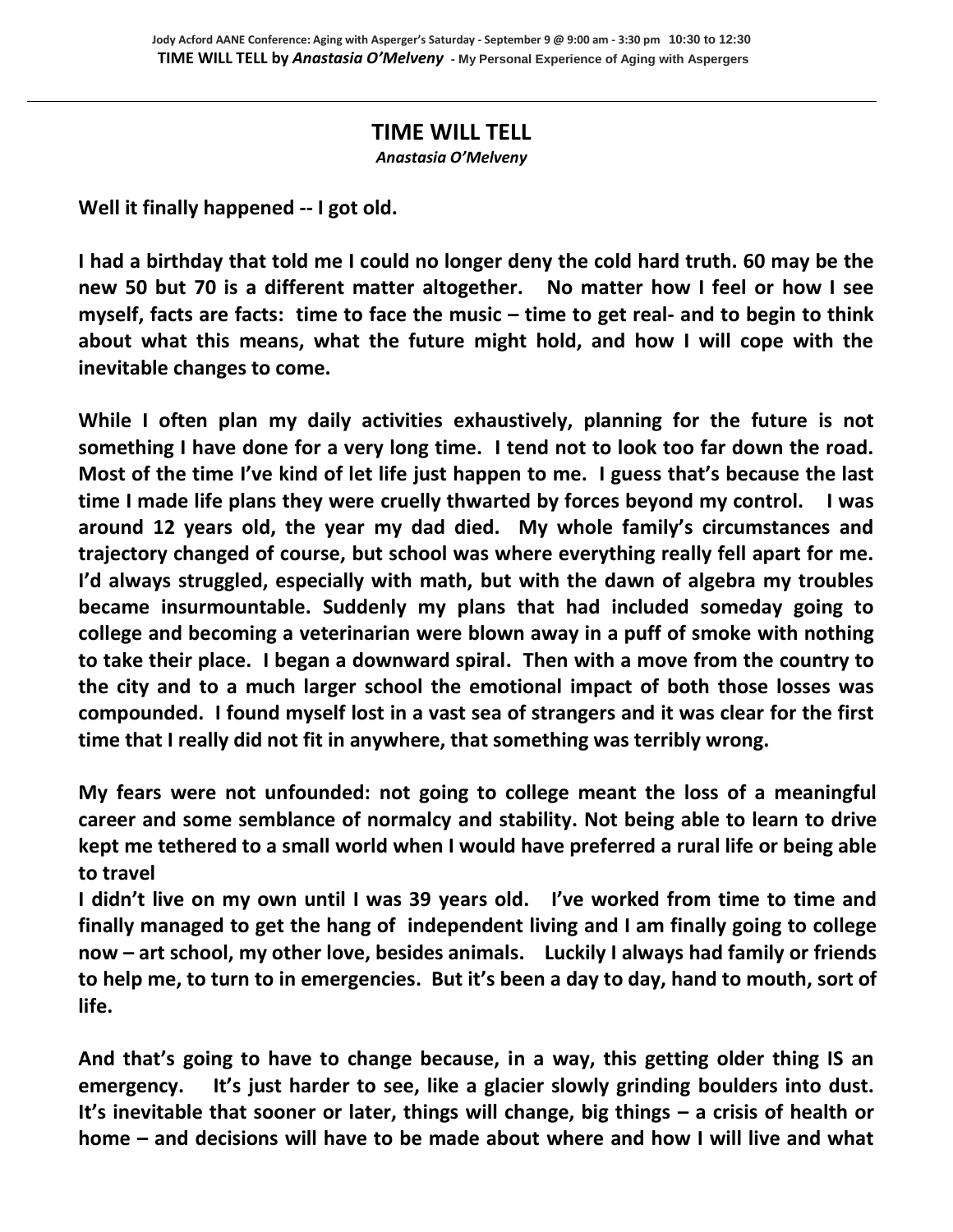**my life will be like. For one thing my siblings both live in other states, but they and the other people I depend on now might not even be around when these changes occur. I don't have any kids. No one HAS to help me!** 

**There are charities and agencies of course but If I don't want strangers making decisions for me I had better start taking control of my own life and future and start deciding some things for myself.** 

**I'm doing pretty well overall right at the moment. Health wise, I have some chronic health issues but, knock on wood, nothing too disabling – though that could change in a flash if one of them flared up again. Financially though, things are pretty shaky. I could not survive on just my Social Security. Between having to buy health insurance (Medicare Supplement) and with rent and other expenses relentlessly creeping up, my income long ago fell short of my expenses. I depend on several government programs – fuel assistance, Section 8, food stamps, etc. to make ends meet. But like a wooden tower game, if any one of them got pulled away, it would be catastrophic. And many of these helps are in potential jeopardy in our current political climate, causing much stress and worry. Then there are life's surprises: a sick pet, a broken computer, a hurricane.** 

**I'm sure we were all happy to discover "senior discounts" and are not unwilling to take an offered seat on the bus – it's true there are some perks of getting older - but it's not all roses.** 

**I certainly never expected that when I turned 65 I'd LOSE a benefit I'd been depending on for 20 years – Medicaid (aka Mass Health). Suddenly I was moved from the disabled category to the senior category and was no no longer eligible for that benefit. I guess that was the first inkling that the perks of aging were sort of like the wildflowers in a minefield.** 

**But, enough with the "negative waves"!** 

**Like I said earlier, getting older is not all bad! For people who have worked and looked forward to retirement there are things to enjoy – travel perhaps, puttering in shop or garden or art studio, volunteering for a cause. People with kids and grandkids can enjoy their family's growth and accomplishments. People with skills and special interests can be proud of their growing knowledge and expertise.** 

**And just living this long, having learned how to make the best of what we had (or didn't have) to work with, we have a perspective on who we are, what we are capable of, and what's important in life that we didn't have when we were younger.**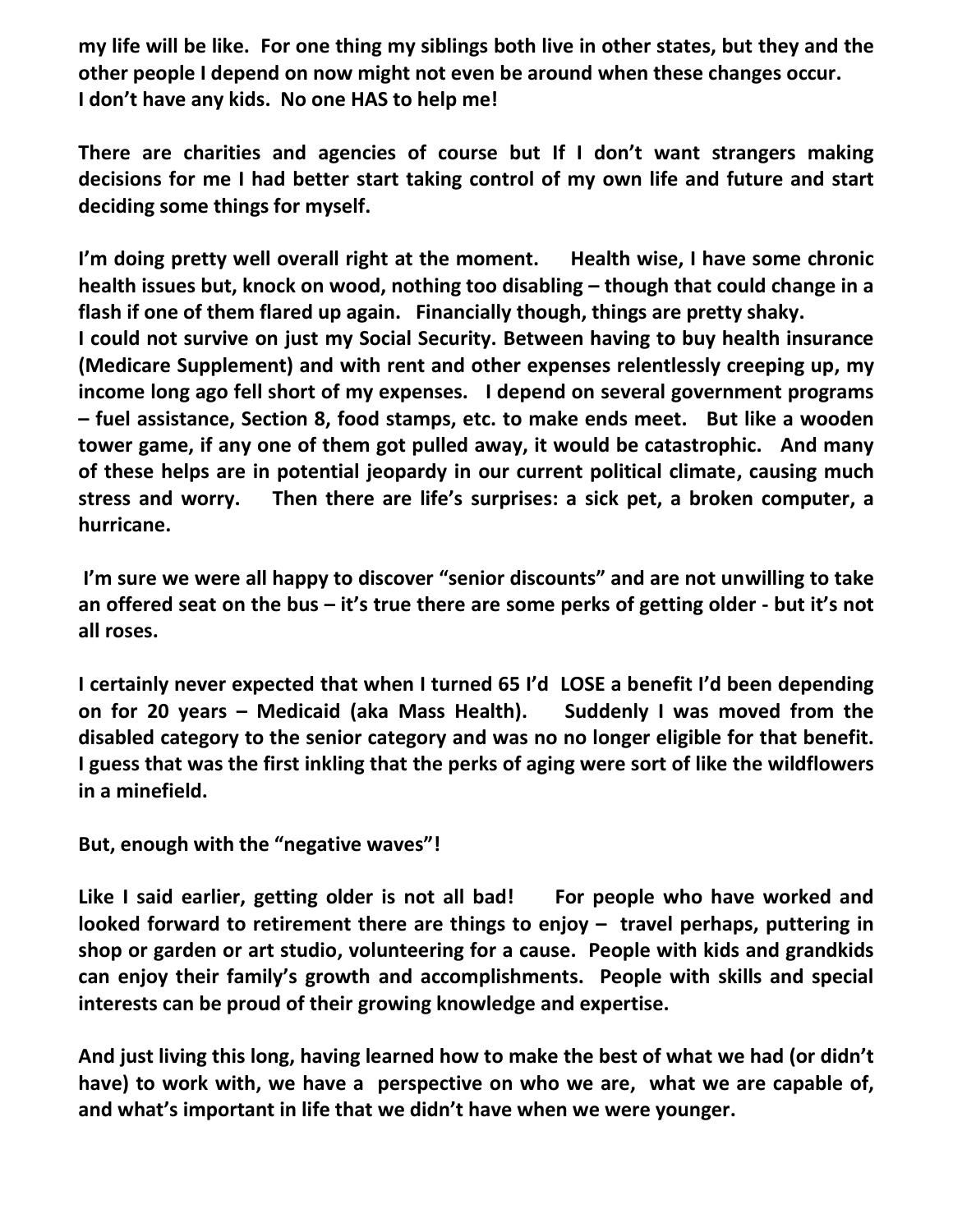**Growing up and getting started on life's journey, probably took most of us longer than average. Our lives have been adventures to say the least. Most of us were diagnosed as older adults, already having experienced life with its mountainous, disorienting, often traumatic, even tragic ups and downs.** 

**We've blundered and often failed, but hopefully also found our way or even triumphed at times. There is wreckage for sure, but that is true for all human beings – nobody is perfect. Along with shouldering our failures, we should give ourselves credit! We did the best we could to surmount our personal challenges and navigate the pressures and responsibilities of school, work, home, family. We coped as best we could with the loneliness of being on the "wrong planet" with its mysterious and incongruous inhabitants. And even though those challenges were huge, even more difficult to bear was the burden of always being in the dark. With no one there to show us the way, we were blazing trails in the wilderness. It wasn't just that we didn't get the big picture of what was going on around us or where we fitted in, but something even more basic was missing: Not knowing how to think about and appreciate ourselves. Not knowing who WE were. Not knowing it was OK to be who we were.** 

**I know when I was younger, it was as if the different parts of myself were pulling me in different, irreconcilable directions. My life was a process of finding which keys fit which locks. A process of opening doors and closing some too.** 

**For me, one of the biggest, most positive things occurred when I got my Autism Spectrum Diagnosis in 2001. Getting that diagnosis was key to finding some stability in my life.** 

**And only with stability can one begin to find peace and clarity.** 

**I've managed to cut through a lot of the anxiety and stress and the feeling of being at the mercy of everything around me that long ago crippled my identity, my selfconfidence and my self-respect – and even contributed to stress related illnesses. With this new knowledge and support it became possible to begin to build a life for myself and to become a solid, grounded, capable, active, self-aware person. Learning about the difficulties of people on the spectrum and how to find solutions and alternatives, but also seeing our unique gifts and strengths for the first time and learning how to put them to good use. Finding our voices. Speaking up for ourselves and for each other.** 

**After living the greater part of my life in the dark, I can now see that there was a common though unseen thread running through the fabric of my life. I'm no longer at internal odds with myself. My different parts DO fit together. It is a joy to finally have a sense of completeness - and a purpose! I am finally accomplishing some of the things I once hoped to do. All these things give me faith in my ability to deal with what lies ahead.**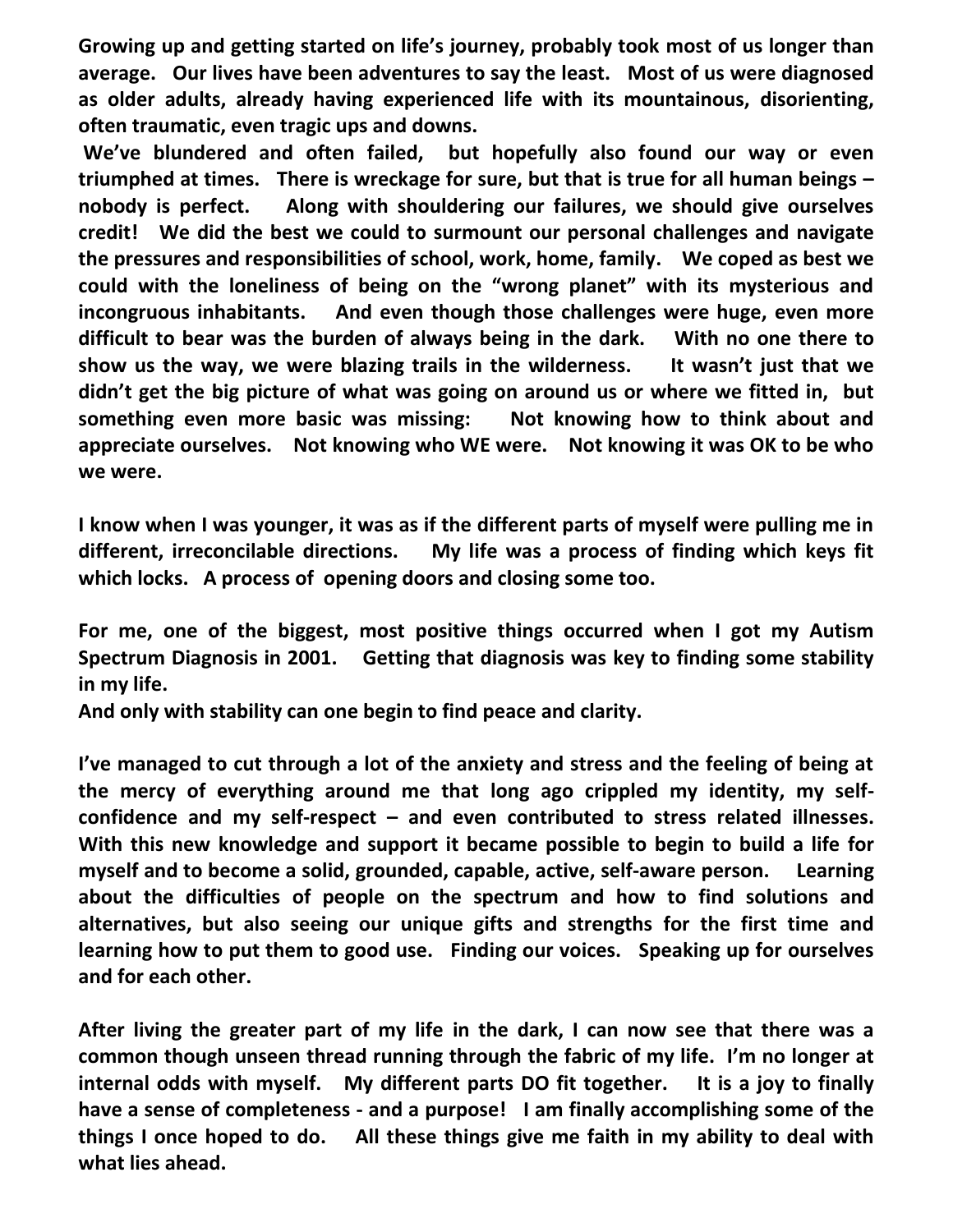**And just in time…we'll need all these special abilities and understanding to cope with the challenges of aging.** 

**I've always resented the image of a puzzle piece for Autism - as if we were not complete in and of ourselves. But "On the Spectrum" or not, everyone has to "fit in" to some extent and work on relating to others. And if there's one thing that is true about getting older – it's that we're going to need help from other people.** 

**At the same time, unfortunately, we may find that our circle of people is shrinking by leaps and often shocking bounds. One doesn't get old in a vacuum. My support network is also aging. Friends, relatives and neighbors, people are getting sick, changing, moving, dying. Losing both my part-time employer of 30 years and my Mom in the same year was really tough.** 

**When someone is really old - my mom was 99 ½ – you feel like they will live forever. So losing her seemed to come from out of the blue and the loss was huge. We had gotten closer and closer over the years, and talked long distance nearly every day. Then she began to need a little more help, and then a lot more help. As the sibling with the most free time, I was called upon to relocate, and became the primary caregiver to the point of exhaustion and even strain on the relationships between all of us at times. Things got more or less resolved towards the end, but it was painful.** 

**Looking back, I think it was part of the tearing away that happens to everyone at life's crossroads, whenever such a deep connections must change or come to an end. And so our family dynamic changed again. Thankfully I have a stronger connection now to my sister than I ever had before. But not having that special, primal connection and underpinning a parent provides, is still very distressing. For a while I was the caretaker of my mom's cat, but she too died recently and I was very sad to lose that last living connection to my Mom.** 

**A lot of the trauma of aging relates to loss. Losing people is one of the big and tough things that happens. Most of us have already or soon will lose our parents Possibly our siblings and others whose lives are intimately entwined with ours. Like Pets. But there are diminishments besides death. Losses like illness, mobility, memory. Including our own - our own health and abilities. Losses like jobs that come to an end, or the end of some other activity that we found meaningful. Losses like having to downsize or move. Losses like having to give up on things we hoped for in our lives, to do or to be.** 

**I appreciate more and more that time and people's lives are finite. Knowing that time is limited has inspired me to work even harder to try and fulfill some of my life ambitions while I still can. Being more alone than ever before, I'm often lonely and**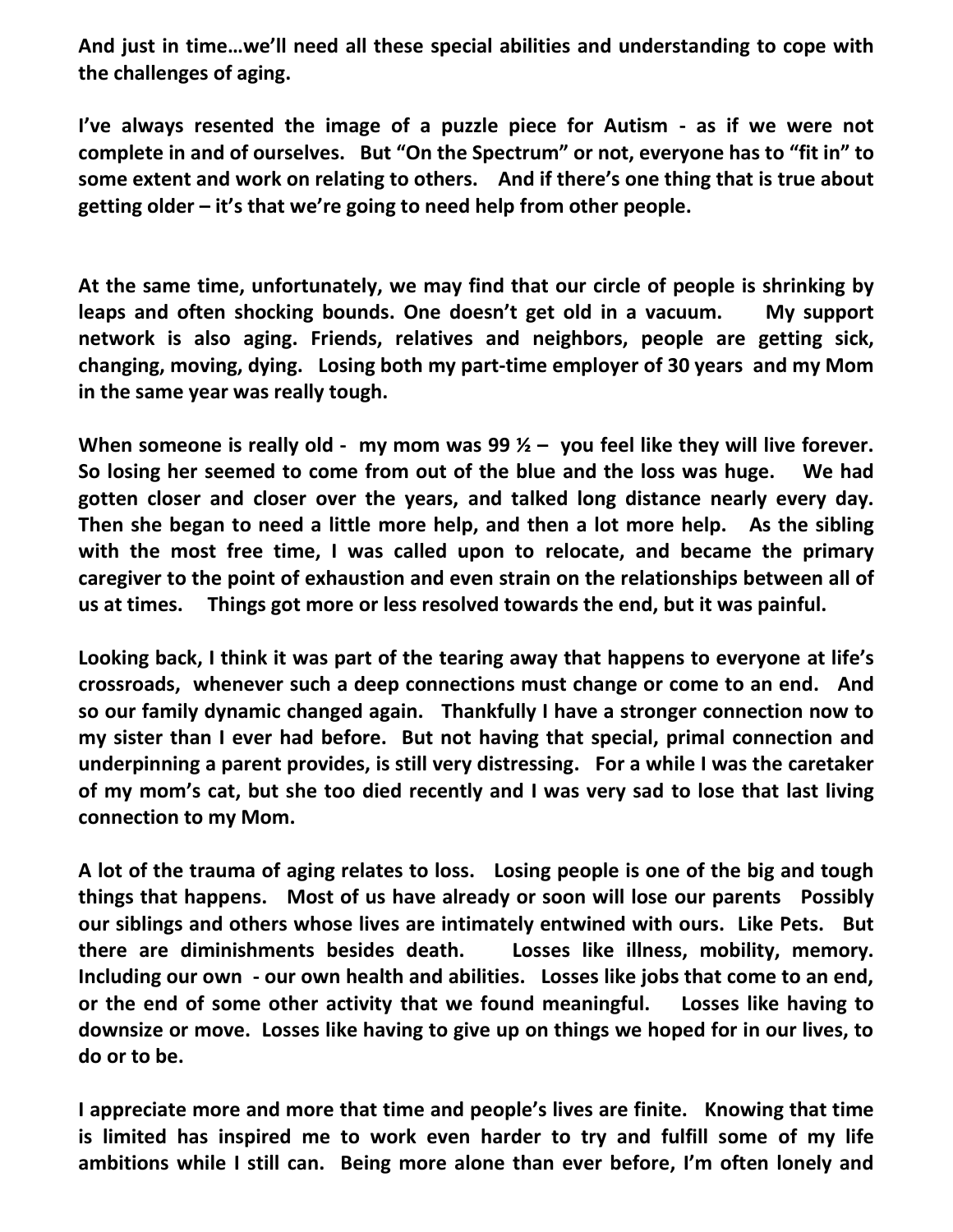**struggling more with depression. But I've had to accept responsibility for my decisions to connect or not with others. There are choices to be made.** 

**Those years I spent caring for my Mom certainly gave me a starkly realistic view of what aging can be like. But I'm finding there are some positive things too. For instance I'm now using the little checklists and reminders I made for her – for myself: "take your pills" "drink more water" "go get some fresh air and exercise." Because I know how important these good habits and simple acts actually are and what the payoff will be down the road.** 

**If I were to guess what the secret was to my Mom's long life, I'd say it was because she exercised. Body and Mind. For the last 25 years she walked or went to exercise classes several times a week. She also did many things with other people and exercised her mind with scrabble partners, reading and book clubs, art classes, and when invited, went to concerts and museums. She went to church when she was able and until the very end volunteered in programs helping others. She had to force herself to do many of these things (I'm pretty sure both my parents were on the Spectrum) but she made the effort. In fact, she puts me to shame - I don't make nearly as much of an effort as I should on socializing, volunteering or staying in shape.** 

**Right now I live in my own, nice apartment and things look pretty stable. But I still feel like it could all change in an instant. Mainly I worry that my landlord might decide to sell the house. Where would I go? Could I find a place I can afford? I have a ton of belongings, books, art supplies, collections – stuff and more stuff. Would I have to give up the things that make my life my own? How would I even move if I had to? Who would help me? What about my Pets. Would I lose connections I want or need ? Or are there other questions I don't even know to ask ?** 

**My older sister is always asking if I'm signed up on waiting lists at senior or disabled housing facilities – just in case. That's something I know I should do, but I've been reluctant to consider living in that type of environment because of the close quarters with other people, and also because I wouldn't have nearly as much space. The thought of having to dramatically downsize is very upsetting, and I dread the loss of privacy and control over my life, and just the plain exhaustion I might feel in a community oriented environment.** 

**This summer I visited my sister who has a retirement home in the Catskill mountains. She also has a little house she rents out on the edge of her property. I could move there – Section 8 would allow renting from a family member since I am disabled – but not being able to drive I would be even more cut off and dependent on my sister being there, and I'd be without all the structures and relationships that I've built up here**